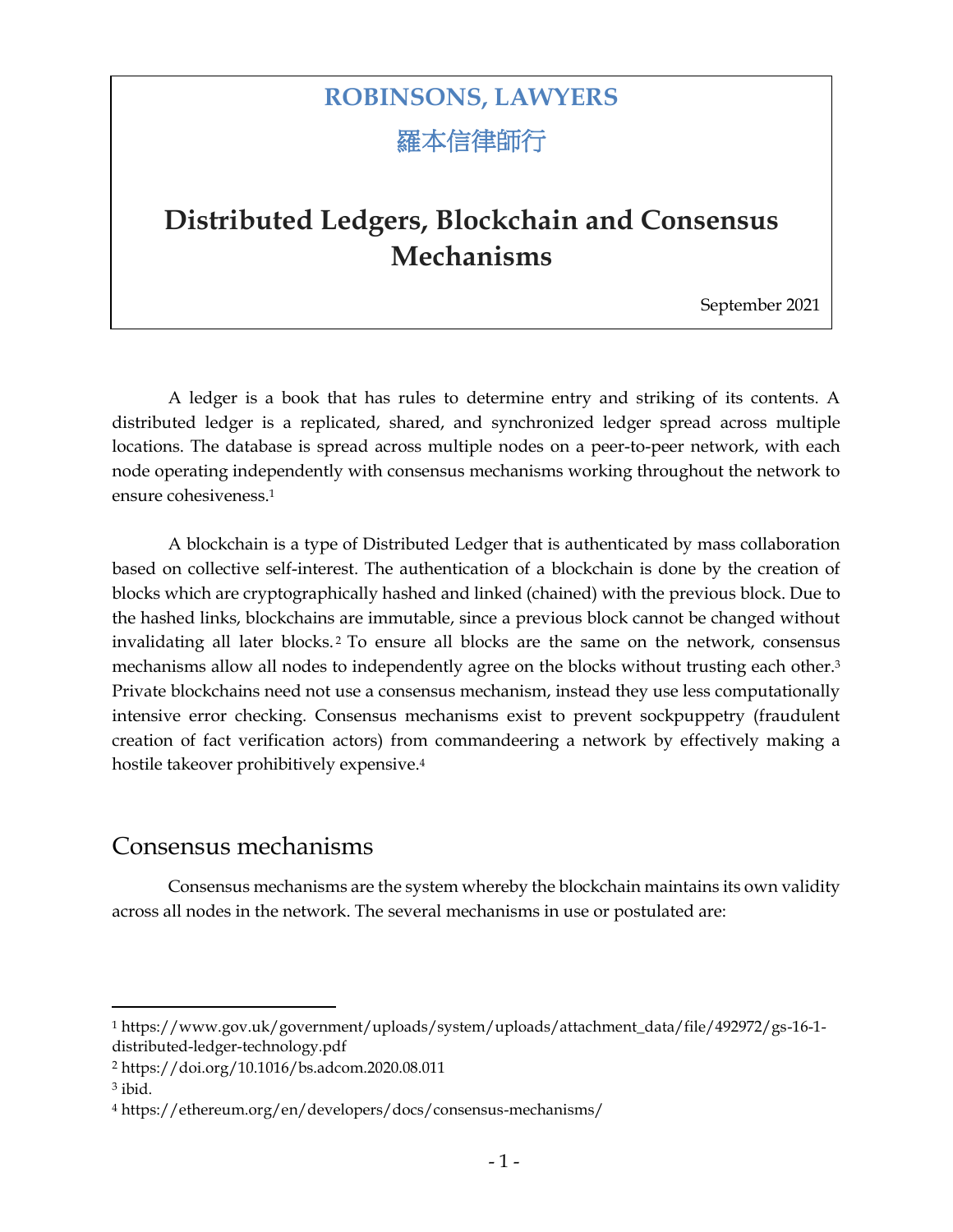## **ROBINSONS, Lawyers** 羅本信律師行

- Proof of Work (PoW): the primary method used today, it involves computers performing computation heavy hash puzzles to compete over who gets to create the new block and earn the associated reward. The people who perform this are known as miners.
- Proof of Stake (PoS): a less popular system that is believed to be the future of blockchain; instead of relying on expensive computations PoS relies on stakes in the network to determine who creates blocks. The exact mechanism that a large network (Ethereum) would need to implement PoS is not yet known, but it will likely be and loosely be based on staking coins where the more coins staked as a percentage of total staked, the more blocks the stakeholder can validate, and therefore the more coins that stakeholder can earn (from the block rewards). Consider this analogous to property-based voting.
- Proof of Capacity: an alternative to PoW where instead of computational power, computer storage is used. It can be thought of as somewhat analogous to the lottery where the more storage space you have the more tickets you have so the better chance you have to win. There is some computation used in the system for the plotting of the drives and the actual creation of the block, but it uses far less energy than PoW.
- Proof of Authority (PoA): PoA is utilized in permissioned or semi-permissioned networks, where a central authority determines who has the right to create new blocks. This removes the advantages of decentralisation and lack of key vulnerability to a blockchain, but requires far less power and gives faster transaction time.

In general, consensus mechanisms can be thought of as a way to ensure the sincerity of the parties involved. This is generally done by showing a vested interest in the network through staked or spent resources. Then the network randomly selects an individual based on the amount of sincerity shown to create the next block. The decision is important since the person who validates the block has the ability to choose which transactions get entered into the ledger. A 51% percent attack refers to the scenario whereby an individual actor gains control of the majority of the "votes" meaning they can prevent and roll back transactions, or in some cases change the network.<sup>5</sup> <sup>6</sup>

Nevertheless, a 51% attacker cannot move all assets directly. Control of assets that exist on the blockchain along with identity are inextricably linked, both being tied to the private key. The blockchain can be thought of as a vast land filled with transparent vaults, each vault completely indestructible save for a private key. These vaults are known as wallets, serving both as an identification and a repository; private keys are numbers between 1 and 2^256. Each private key is attached to a public key where the assets are assigned; and crypto assets are moved by an

<sup>5</sup> https://www.bloomberg.com/news/articles/2021-08-04/crypto-coin-bitcoin-sv-appears-to-have-suffered-a-51 attack

<sup>6</sup> https://www.fxempire.com/education/article/51-attack-explained-the-attack-on-a-blockchain-513887